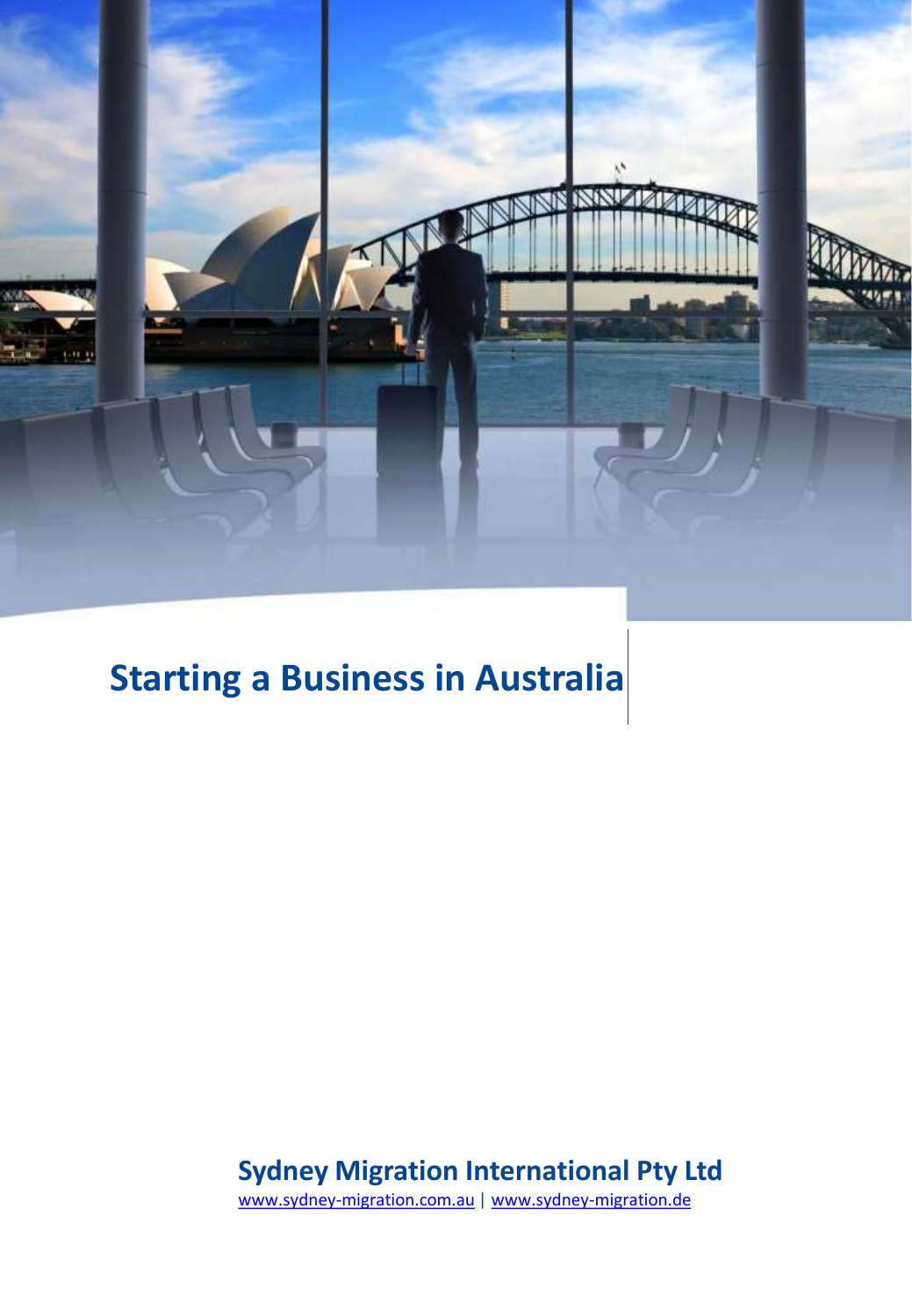

With ongoing changes to the Business Migration scheme in Australia, Sydney Migration International is able to offer experience and expertise to deliver the best immigration advice and provide the most up-to-date suitable business services and visa solutions. We do this by offering assistance with the following services:

|                                                                                        | <b>Option 1</b> | <b>Option 2</b> | <b>Option 3</b> |
|----------------------------------------------------------------------------------------|-----------------|-----------------|-----------------|
| Registration of Australian proprietary limited<br>company (Pty Ltd)                    |                 |                 |                 |
| Establishing a lawfully operating business for<br><b>Standard Business Sponsorship</b> |                 |                 |                 |
| Evidencing business activities for Standard<br><b>Business Sponsorship</b>             |                 |                 |                 |
| Evidencing business activities for Nomination of<br>a specific role                    |                 |                 |                 |

We are able to assist with all or one of these services, and have arranged these in options to suit your specific needs.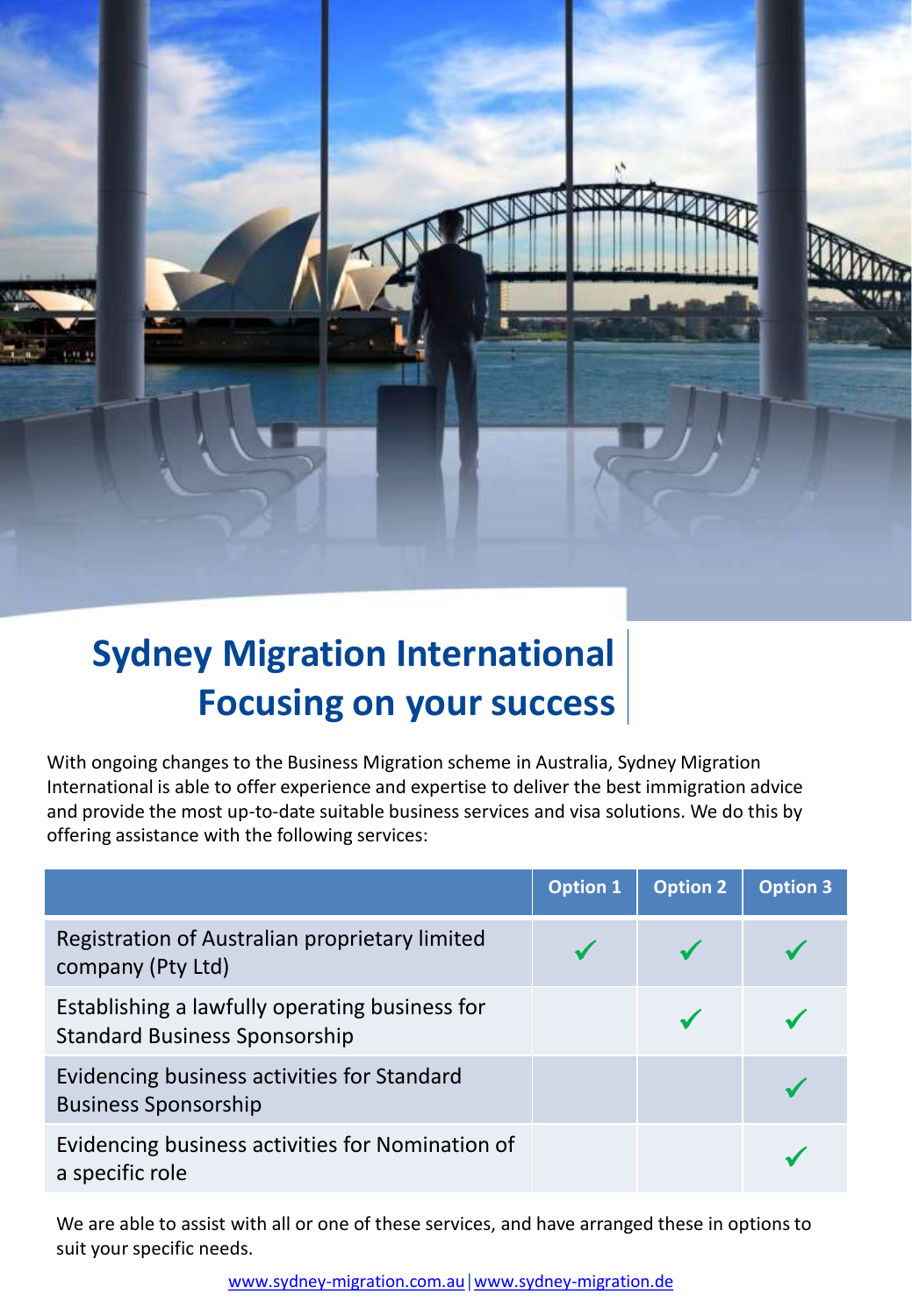

## **Registration and incorporation Proprietary limited company (Pty Ltd)**

- $\checkmark$  Research on availability of preferred company name
- $\checkmark$ Application for registration as an Australian company\*
- $\checkmark$ Application for registration of business name\*
- $\checkmark$ Applications for Australian Business Number (ABN) \*
- $\checkmark$ Applications for Australian Tax File Number (TFN) \*
- $\checkmark$  Application for Goods and Service Tax (GST) registration  $*$

Once the company is registered and your application is approved you will receive: Certificate of Registration of a Company, Company Constitution, Consent(s) to act as Director, Consent(s) to act as Secretary (if applicable), Share Certificates, Register of Members, Bank Account Minute, Copy of Form 201, Opening your Company Bank Account letter \*There will be additional costs incur in relation to the registrations.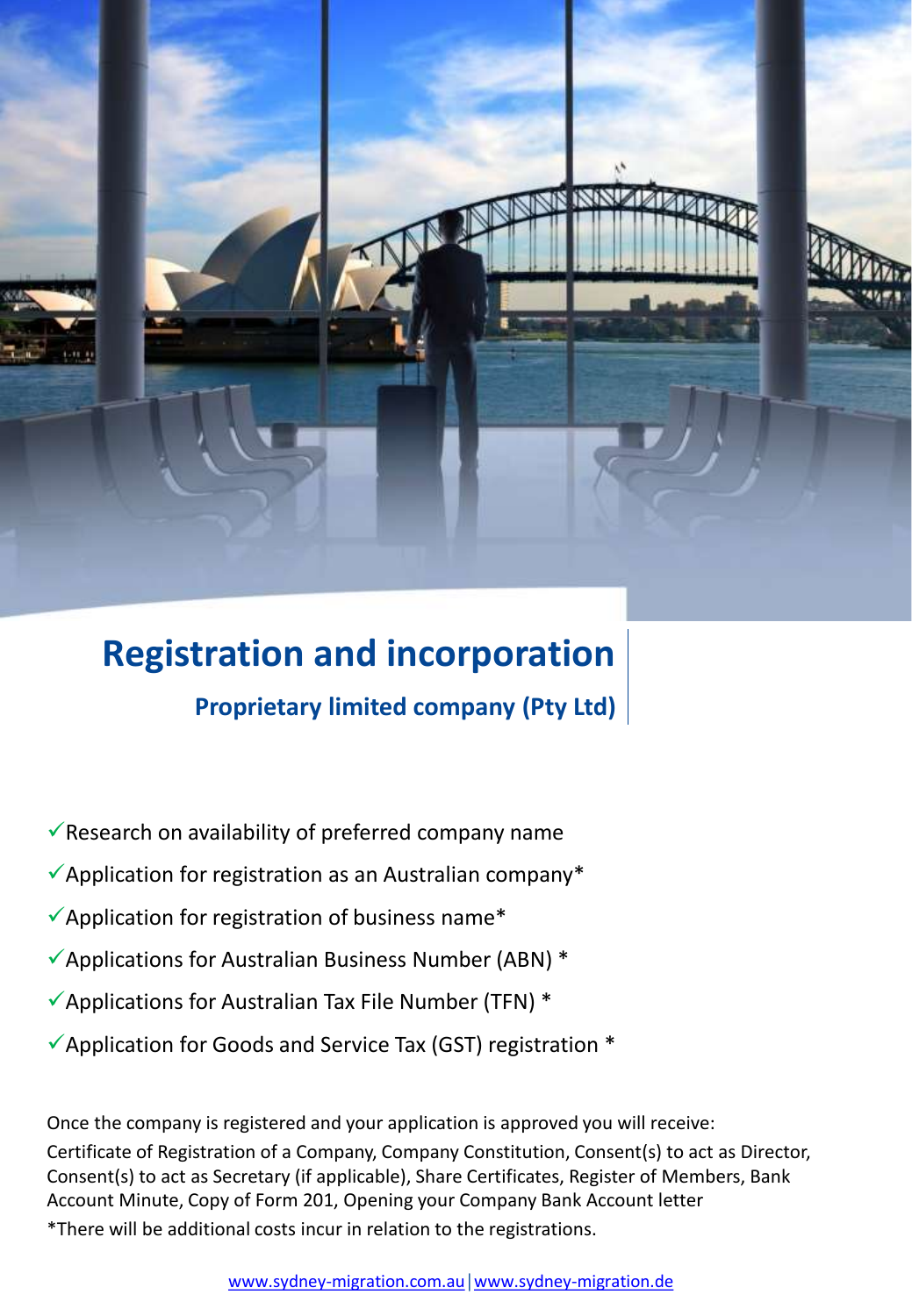

- $\checkmark$  Acquisition of a business address and local phone number in your preferred state  $*$
- $\checkmark$  Preparation of application for a national standard Trade Mark (Australia)  $*$
- $\checkmark$  Opening of your business bank account with Commonwealth Bank of Australia \*
- $\checkmark$  Research on available Australian domains (URL: com.au) for your business name  $\checkmark$
- $\checkmark$  Establishment of an web page providing key information about your business  $*$
- $\checkmark$  Preparation of specific online advertisements, brochures and business cards  $*$
- $\checkmark$  Advice on further required activities (if applicable)

Once the company is a lawfully operating business you will have:

A business address which allows you to receive mails and to make sure it's forwarded or held according to your instructions, a business bank account for your company, an Australian URL and website for your business and a Trade Mark application with IP Australia for your company logo and name.

\*There will be additional costs incur in relation to the registrations.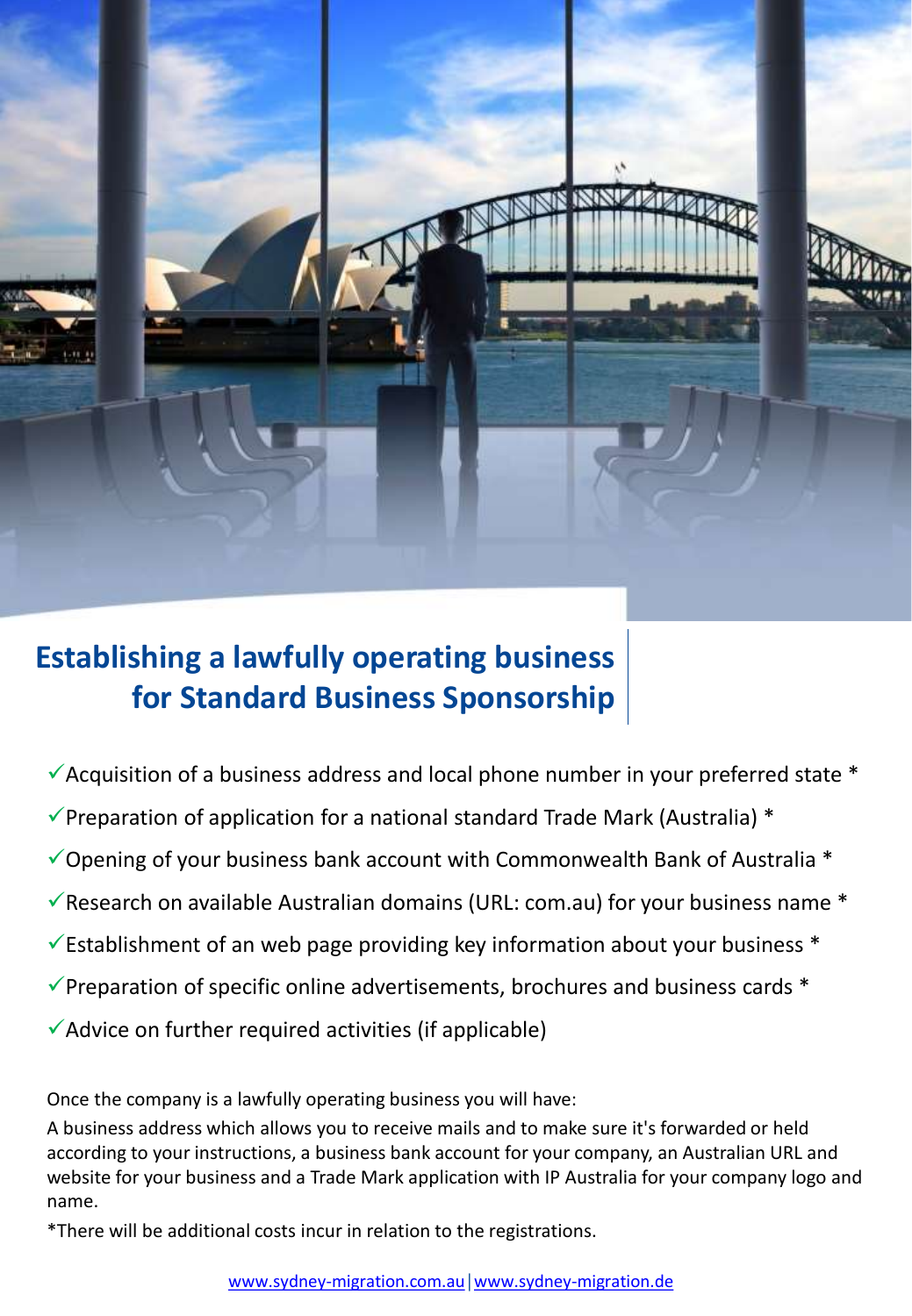

- ✓Advice on Business Plan Preparation \*
- ✓Advice on cash flow projection \*
- ✓Advice on organisation chart and employment plan \*
- $\checkmark$  Advice on auditable training plan  $*$
- $\checkmark$  Advice on business statement from Accountant  $*$
- $\checkmark$  Advice on business activity statements (if applicable)  $*$

Evidencing business activities for Standard Business Sponsorship will allow us to prepare a Standard Business Sponsorship application for your company. Your company must be an approved Standard Business Sponsor to nominate and sponsor workers from overseas. \*There will be additional costs incur in relation to the registrations.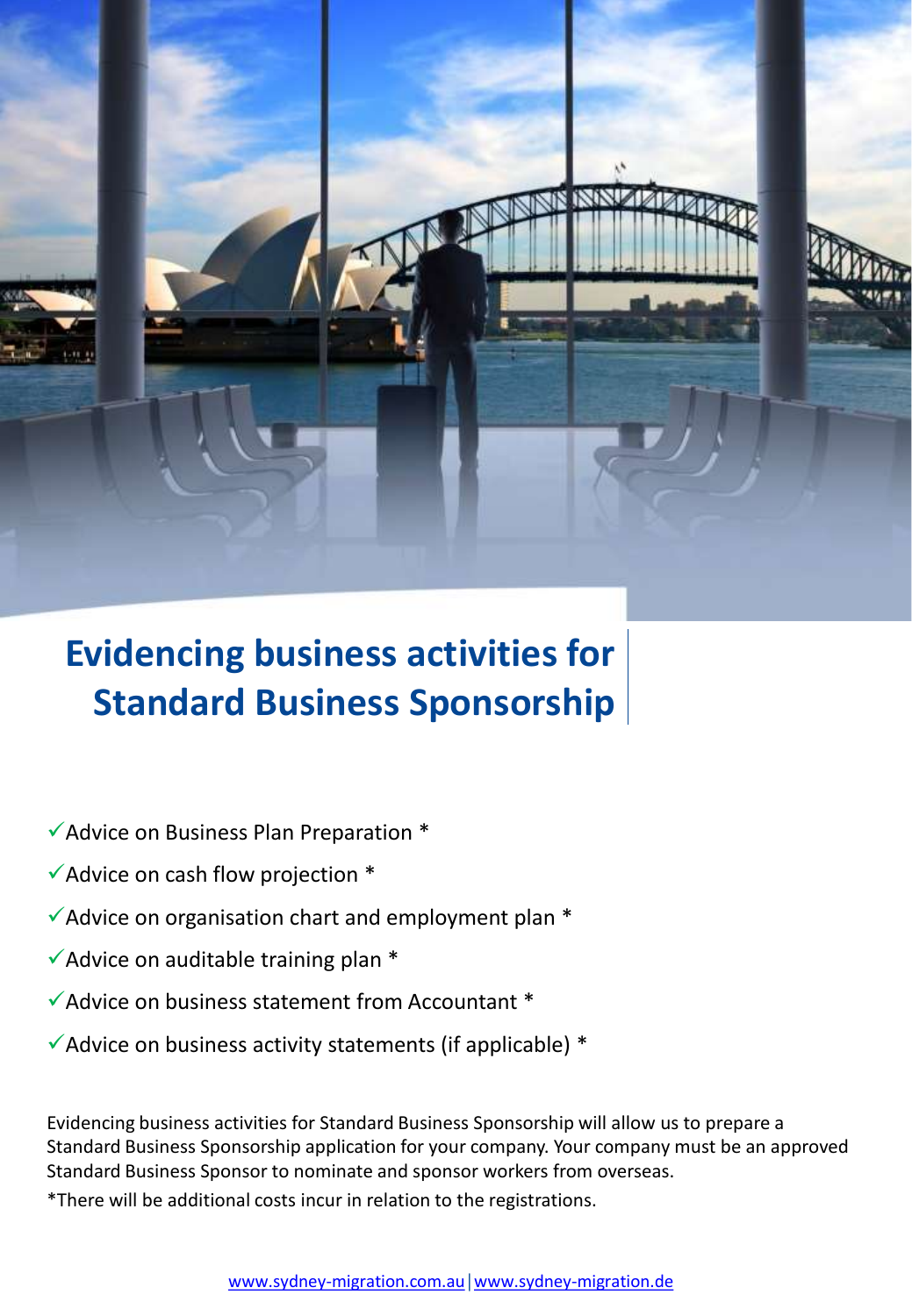

- ✓Employment contract
- ✓Position description
- $\checkmark$  Evaluation of market salary rates
- $\checkmark$  Labour market testing (if applicable) \*

Evidencing business activities for Nomination of a specific role will allow us to prepare a nomination and visa applications for your company. Your company must be an approved Standard Business Sponsor to nominate and sponsor workers from overseas. \*There will be additional costs incur in relation to the registrations.